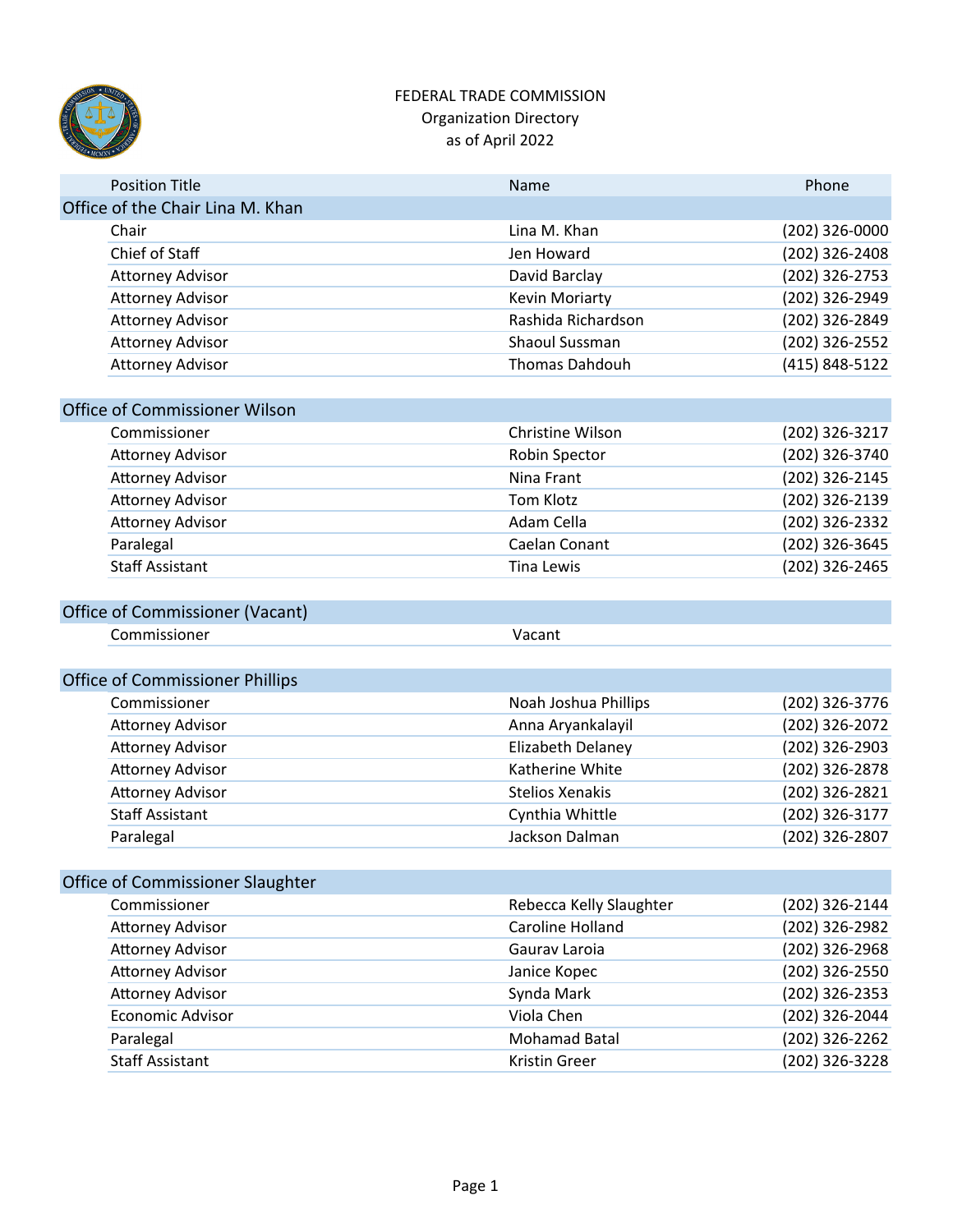| <b>Position Title</b>                                 | Name                        | Phone          |
|-------------------------------------------------------|-----------------------------|----------------|
| <b>Office Of Public Affairs</b>                       |                             |                |
| Director                                              | Lindsay Kryzak              | (202) 326-3330 |
| <b>Deputy Director</b>                                | Peter Kaplan                | (202) 326-2334 |
| Sr. Public Affairs Specialist                         | Jay Mayfield                | (202) 326-2656 |
| <b>Digital Communications Specialist</b>              | <b>Bre'Anna James</b>       | (202) 326-3123 |
| Digital Communications Technologies Specialist        | Shani Felder                | (202) 326-3651 |
| Public Affairs & Social Media Specialist              | Nicole Drayton              | (202) 326-2565 |
| Sr. Public Affairs Specialist                         | Juliana Gruenwald Henderson | (202) 326-2924 |
| Sr. Public Affairs Specialist                         | Mitchell J. Katz            | (202) 326-2161 |
| <b>Visual Information Specialist</b>                  | Jason Wolf                  | (202) 326-2761 |
| Web Content Manager                                   | <b>Richard Custer</b>       | (202) 326-2920 |
| Web Site Manager                                      | Chris Noonan Sturm          | (202) 326-2728 |
| Sr. Public Affairs Specialist                         | Betsy Lordan                | (202) 326-3707 |
|                                                       |                             |                |
| <b>Office Of Congressional Relations</b>              |                             |                |
| Director                                              | Jeanne Bumpus               | (202) 326-2946 |
| Legislative Counsel                                   | Claudia Simons              | (202) 326-2172 |
| Legislative Counsel                                   | Molly Crawford              | (202) 326-3076 |
| <b>Congressional Specialist</b>                       | <b>Derick Rill</b>          | (202) 326-3007 |
| <b>Congressional Specialist</b>                       | Kim Vandecar                | (202) 326-2858 |
| Congressional Liaison                                 | Philip Runco                | (202) 326-2489 |
|                                                       |                             |                |
| <b>Office of Policy Planning</b>                      |                             |                |
| <b>Director</b>                                       | <b>Elizabeth Wilkins</b>    | (202) 326-3336 |
| <b>Deputy Director</b>                                | Sarah Mackey                | (202) 326-3254 |
| <b>Staff Assistant</b>                                | <b>Melody Martinez</b>      | (202) 326-2265 |
|                                                       |                             |                |
| <b>Office Of International Affairs</b>                |                             |                |
| Director                                              | Randolph W. Tritell         | (202) 326-3051 |
| Deputy Director for International Antitrust           | <b>Elizabeth Kraus</b>      | (202) 326-2649 |
|                                                       |                             |                |
| Deputy Director for International Consumer Protection | Hugh G. Stevenson           | (202) 326-3511 |
| <b>Assistant Director for International Consumer</b>  |                             |                |
| Protection                                            | Laureen Kapin (Acting)      | (202) 326-3237 |
| <b>Associate Director</b>                             | Russell W. Damtoft          | (202) 326-2893 |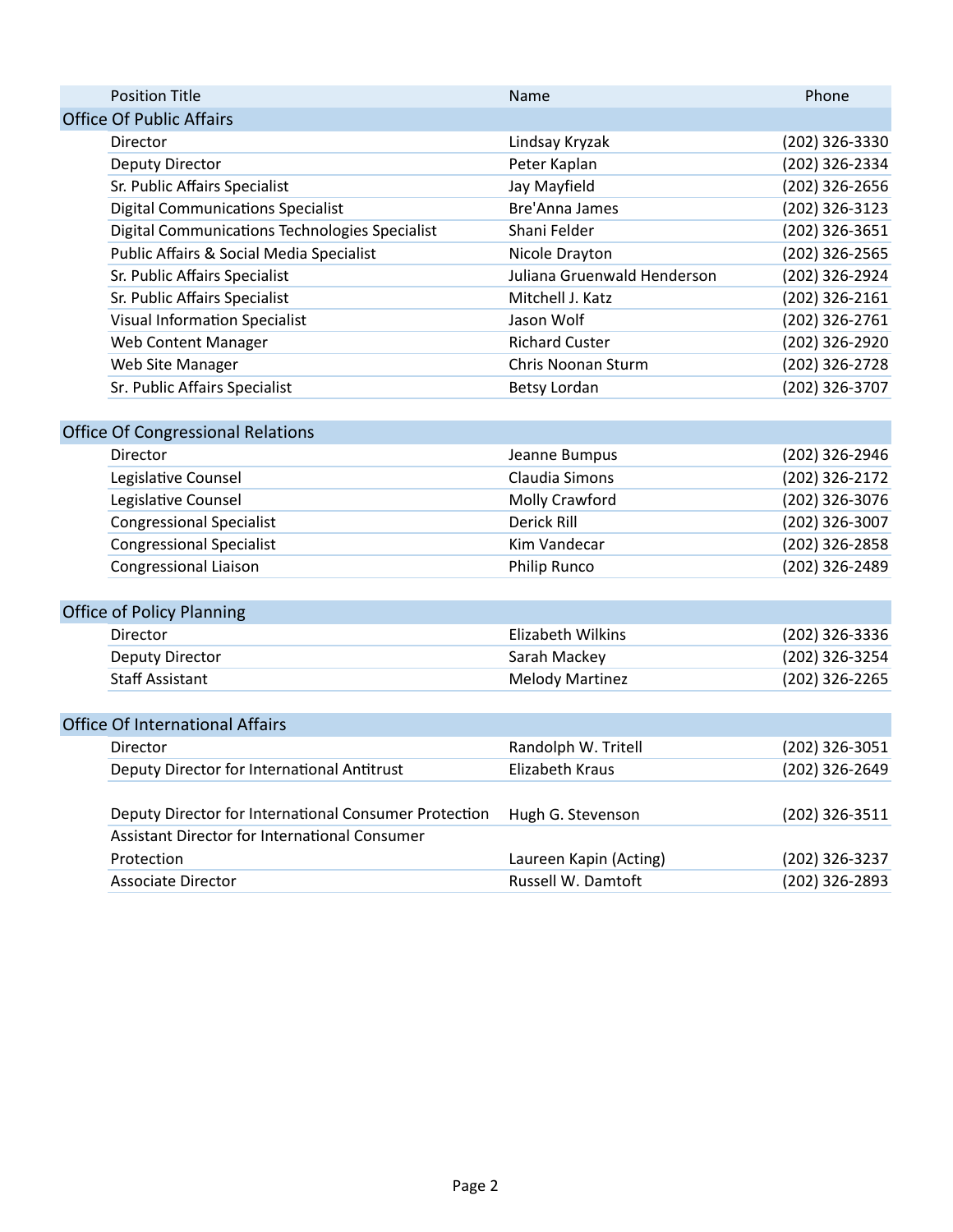| <b>Position Title</b>                             | Name                   | Phone            |
|---------------------------------------------------|------------------------|------------------|
| <b>Office Of General Counsel</b>                  |                        |                  |
| <b>General Counsel</b>                            | Anisha Dasgupta        | (202) 326-0000   |
| Chief of Staff                                    | <b>Burke Kappler</b>   | (202) 326-2043   |
| <b>Principal Deputy General Counsel</b>           | J. Reilly Dolan        | (202) 326-3292   |
| Assistant General Counsel for Legal Counsel       | Josephine Liu          | (202) 326-2170   |
| Assistant General Counsel for Trial Litigation    | Michele Arington       | (202) 326-3157   |
| <b>Associate General Counsel for Energy</b>       | John H. Seesel         | (202) 326-2702   |
| Deputy General Counsel for Legal Counsel          | <b>Elizabeth Tucci</b> | (202) 326-2402   |
|                                                   |                        |                  |
| Deputy General Counsel for Opinions and Analysis  | William E. Cohen       | (202) 326-2110   |
| Deputy General Counsel for Litigation             | <b>Joel Marcus</b>     | (202) 326-3350   |
| Assistant General Counsel for Information & Legal |                        |                  |
| Support                                           | Dione J. Stearns       | (202) 326-2735   |
| Associate General Counsel for Ethics, Designated  |                        |                  |
| <b>Agency Ethics Offical</b>                      | Lorielle L. Pankey     | (202) 326-3108   |
| <b>Associate General Counsel for Rulemaking</b>   | <b>Austin King</b>     | (202) 326-3166   |
| <b>FOIA Team Lead</b>                             | <b>Mark Brier</b>      | (202) 326-3699   |
| <b>Staff Assistant</b>                            | Julia Hunt             | (202) 326-3277   |
|                                                   |                        |                  |
| <b>Office Of The Secretary</b>                    |                        |                  |
| Secretary of Commission                           | April Tabor            | (202) 326-3310   |
| Chief of Staff                                    | Gail M. H. Kingsland   | (202) 326-2178   |
| Attorney                                          | Daniel R. Freer        | (202) 326-2663   |
| Attorney                                          | Joel Christie          | (202) 326-3297   |
| Attorney                                          | Pablo Zylberglait      | (202) 326-3260   |
| <b>Staff Assistant</b>                            | <b>Roland Kalepe</b>   | (202) 326-3731   |
|                                                   |                        |                  |
| Office Of The Inspector General                   |                        |                  |
| Inspector General                                 | Andrew Katsaros        | $(202)$ 326-2355 |

|                | (202) 326-2355  |
|----------------|-----------------|
|                |                 |
| Marissa Gould  | (202) 326-2507  |
| Noel Rosengart | (202) 326-3170  |
| Andy Loomis    | (202) 326-2558  |
| Mary Harmison  | (202) 326-2622  |
| Dyane Pickett  | (202) 326-2947  |
| Matthew Katz   | (202) 326-3208  |
|                | Andrew Katsaros |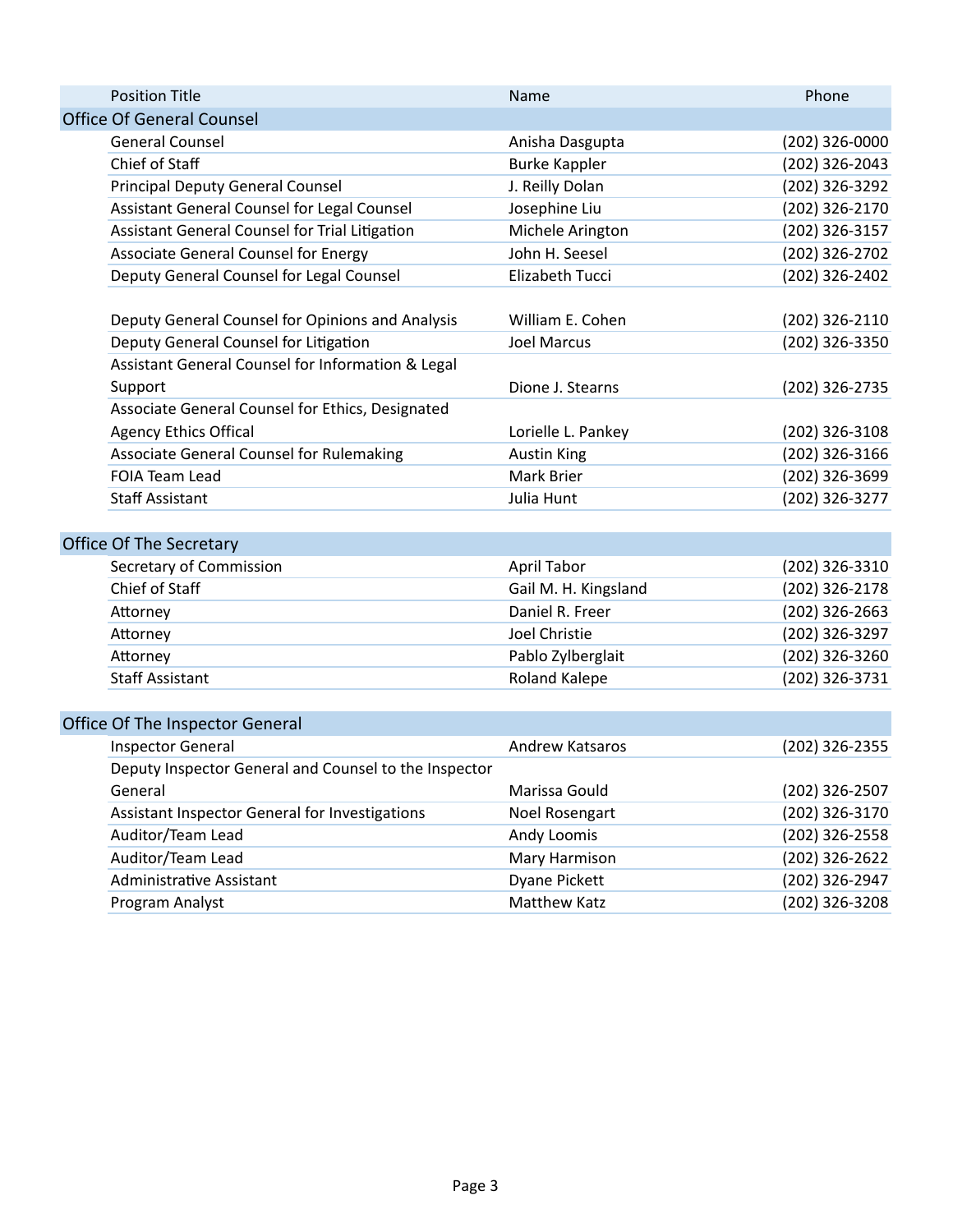|  | <b>Position Title</b>               | Name                | Phone          |
|--|-------------------------------------|---------------------|----------------|
|  | Office Of Administrative Law Judges |                     |                |
|  | Chief Administrative Law Judge      | D. Michael Chappell | (202) 326-3637 |
|  | <b>Attorney Advisor</b>             | Hillary S. Gebler   | (202) 326-2268 |
|  | <b>Attorney Advisor</b>             | Victoria C. Arthaud | (202) 326-2321 |
|  | Legal Support Specialist            | Dana L. Gross       | (202) 326-3723 |
|  | Legal Assistant                     | Lynnette Pelzer     | (202) 326-3150 |

| Office Of Equal Employment Opportunity And Workplace Inclusion |                       |                         |                  |
|----------------------------------------------------------------|-----------------------|-------------------------|------------------|
|                                                                | Director              | Kevin Williams (Acting) | $(202)$ 326-2064 |
|                                                                | <b>EEO Specialist</b> | Stephanie M. Langley    | (202) 326-2944   |
|                                                                | <b>EEO Specialist</b> | Teresa J. Kelsey        | (202) 326-2198   |

## Office Of The Chief Privacy Officer

| John Krebs      | $(202)$ 326-2692 |
|-----------------|------------------|
| Karen Jagielski | $(202)$ 326-2509 |
| Sabiha Zafar    | (202) 326-2540   |
| Sarah McKellar  | (202) 326-3466   |
| Matthew Smith   | $(202)$ 326-2693 |
|                 |                  |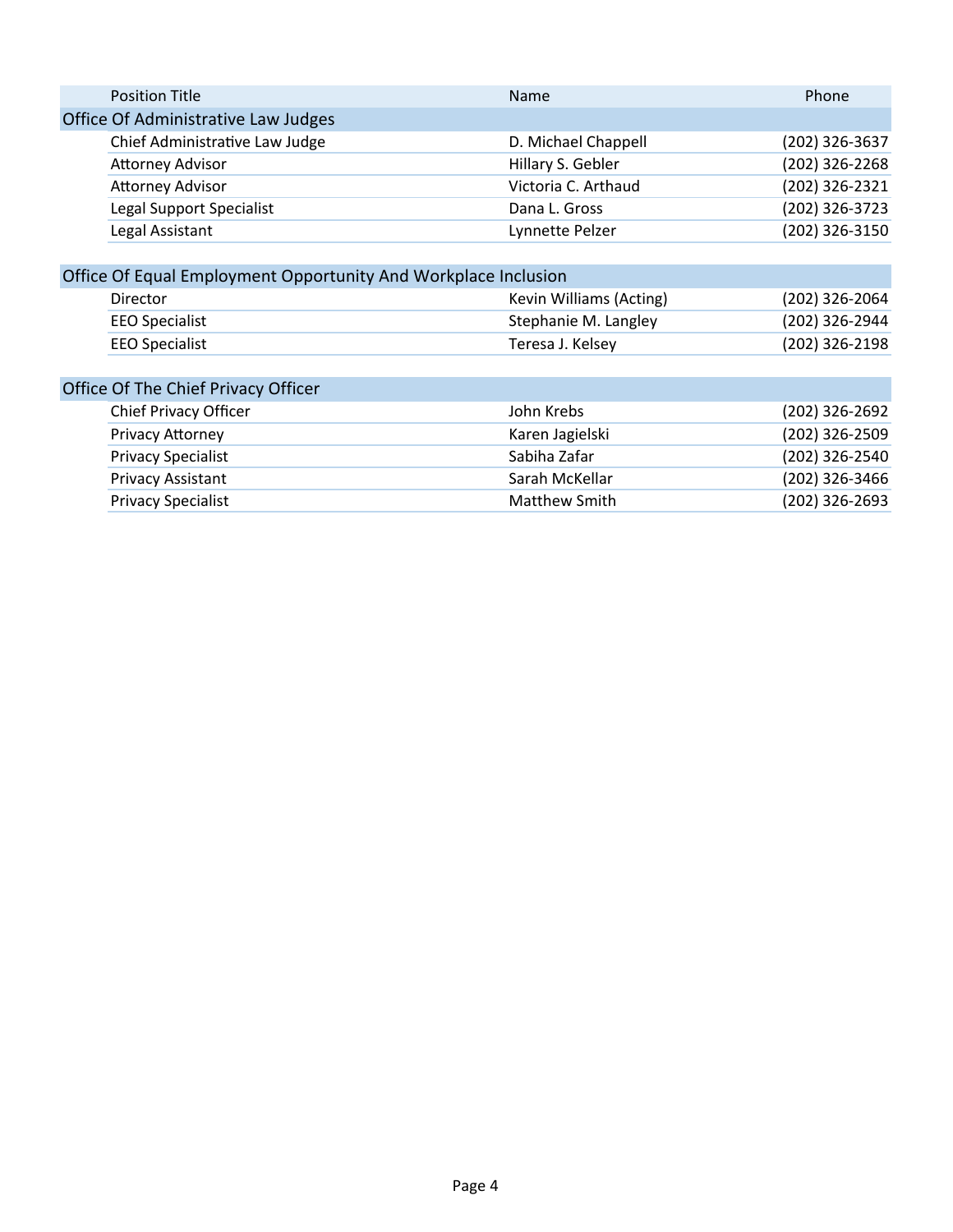| <b>Position Title</b>              |                                                     | Name                     | Phone          |  |
|------------------------------------|-----------------------------------------------------|--------------------------|----------------|--|
|                                    | Office of the Executive Director                    |                          |                |  |
| <b>Executive Director</b>          |                                                     | David B. Robbins         | (202) 326-2748 |  |
|                                    | Deputy Executive Director                           | Monique Fortenberry      | (202) 326-2017 |  |
|                                    | <b>Deputy Executive Director</b>                    | <b>Kevin Williams</b>    | (202) 326-2064 |  |
|                                    |                                                     |                          |                |  |
| <b>Financial Management Office</b> |                                                     |                          |                |  |
| <b>Chief Financial Officer</b>     |                                                     | David Rebich             | (202) 326-2201 |  |
|                                    | Deputy Chief Financial Officer                      | Kathryn Gillis           | (202) 326-3494 |  |
|                                    | Deputy Chief Financial Officer                      | Randy Salzer             | (202) 326-2028 |  |
|                                    | <b>Assistant CFO for Acquisition</b>                | Leonard Nadybal          | (202) 326-2298 |  |
|                                    | <b>Assistant CFO for Budget</b>                     | James Hale               | (202) 326-2385 |  |
|                                    | Senior Financial Management Advisor                 | George Adam              | (202) 326-2448 |  |
|                                    | <b>Travel Program Manager</b>                       | Mashean Crawford         | (202) 326-2128 |  |
|                                    |                                                     |                          |                |  |
|                                    | Human Capital Management Office                     |                          |                |  |
|                                    | Chief Human Capital Officer                         | Vicki Barber             | (202) 326-2700 |  |
|                                    | Deputy Chief Human Capital Officer                  | <b>Sharrelle Higgins</b> | (202) 326-3101 |  |
| <b>Chief Learning Officer</b>      |                                                     | Karen Hoffman (Acting)   | (202) 326-2255 |  |
|                                    | Director for HC Information Systems                 | Edwin Acajabon           | (202) 326-3684 |  |
|                                    | <b>Director for Operations</b>                      | Stephanie Smith          | (202) 326-3010 |  |
|                                    | Director for Personnel Security                     | Vanessa Barclift         | (202) 326-2104 |  |
|                                    | Director for Employee and Labor Relations           | Tamika Williams          | (202) 326-2184 |  |
|                                    |                                                     |                          |                |  |
|                                    | Office Of The Chief Information Officer             |                          |                |  |
|                                    | <b>Chief Information Officer</b>                    | Raghav Vajjhala          | (202) 326-2667 |  |
|                                    | Deputy Chief Information Officer                    | Mark Gray                | (202) 326-2530 |  |
|                                    | Chief Information Security Officer                  | Leo Wong                 | (202) 326-2142 |  |
|                                    | Core Engineering ISSO Services Program Manager      | Laurie Wallin            | (202) 326-2062 |  |
|                                    | <b>Customer Success Program Manager</b>             | <b>William Merkle</b>    | (202) 326-3079 |  |
|                                    | Risk and Policy Program Manager                     | Jacalyn Johnson          | (202) 326-2218 |  |
|                                    | <b>Strategy Resource Management Program Manager</b> | Kristina Brandriff       | (202) 326-2039 |  |
|                                    | Touch Services Program Manager                      | <b>Bruce Jennings</b>    | (202) 326-2383 |  |
|                                    | <b>Hosted Services Program Manager</b>              | Juanhui Xie              | (202) 326-2057 |  |
|                                    |                                                     |                          |                |  |
|                                    | Office Of The Chief Administrative Services Officer |                          |                |  |
|                                    | Chief Administrative Services Officer               | Valerie Green            | (202) 326-2901 |  |
|                                    | Director, Resource and Project Management           | Holly R. Frost           | (202) 326-3092 |  |
|                                    | Director, Space and Facilities Management           | Linda Wilson             | (202) 326-2469 |  |
|                                    | Director, Communications and Information            |                          |                |  |
| Management                         |                                                     | Ronda Johnson            | (202) 326-2191 |  |
|                                    | Director, Logistics & Security Management           | Robert Rose              | (202) 326-2937 |  |
| Library Manager                    |                                                     | Jonathan Shimmons        | (202) 326-3413 |  |
|                                    | Logistics Branch Manager                            | Timothy Chapman          | (202) 326-2364 |  |
|                                    | <b>Security Branch Manager</b>                      | Michael Bumphus          | (202) 326-2456 |  |
|                                    | <b>Facilities Operations Branch Manager</b>         | Jack A. Sheckells        | (202) 326-3370 |  |
|                                    |                                                     |                          |                |  |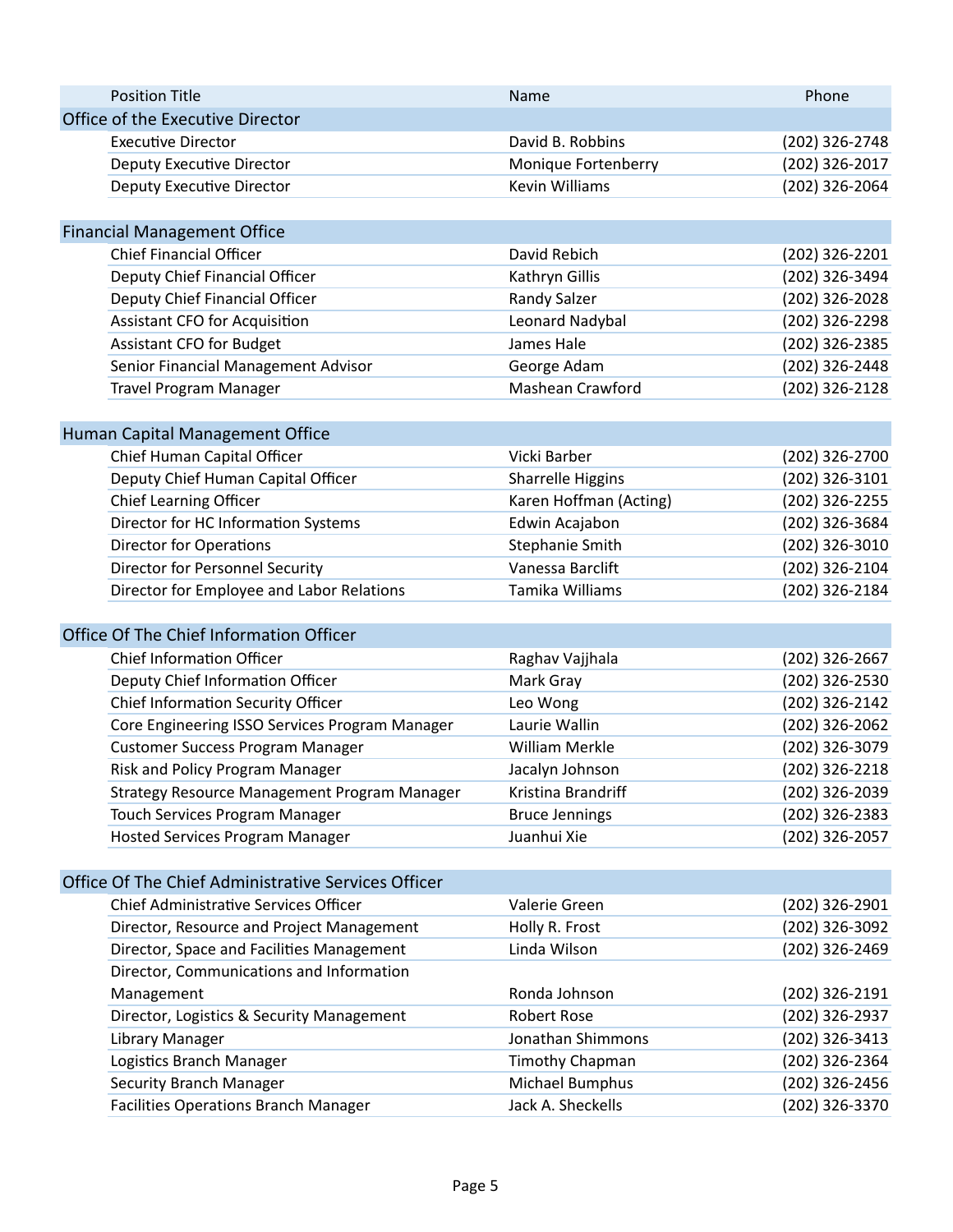## **BUREAU OF COMPETITION**

|                    | Office Of The Director           |                                |                  |
|--------------------|----------------------------------|--------------------------------|------------------|
|                    | Director                         | Holly Vedova                   | (202) 326-2896   |
|                    | Deputy Director                  | Tara Isa Koslov                | (202) 326-2386   |
|                    | Deputy Director                  | John Newman                    | (202) 326-3087   |
|                    | <b>Chief Trial Counsel</b>       | Daniel Matheson (Acting)       | (202) 326-2075   |
|                    | Deputy Chief Trial Counsel       | Vacant                         |                  |
|                    | Counsel to the Director          | <b>Charles Dickinson</b>       | (202) 326-2617   |
|                    | Counsel to the Director          | Helder Agostinho               | (202) 326-3211   |
|                    | Counsel to the Director          | Michael Lovinger               | (202) 326-2539   |
|                    |                                  |                                |                  |
| <b>Mergers III</b> |                                  |                                |                  |
|                    | <b>Assistant Director</b>        | Peter Richman                  | $(202)$ 326-2563 |
|                    | Deputy Assistant Director        | <b>Brian Telpner</b>           | (202) 326-2782   |
|                    | Deputy Assistant Director        | Jessica Drake                  | (202) 326-3144   |
|                    |                                  |                                |                  |
|                    | Compliance                       |                                |                  |
|                    | <b>Assistant Director</b>        | <b>Maribeth Petrizzi</b>       | (202) 326-2564   |
|                    | <b>Deputy Assistant Director</b> | Eric D. Rohlck                 | (202) 326-2681   |
|                    | <b>Deputy Assistant Director</b> | Susan Huber                    | (202) 326-3331   |
|                    |                                  |                                |                  |
| <b>Mergers II</b>  |                                  |                                |                  |
|                    | <b>Assistant Director</b>        | Peggy Bayer Famenella (Acting) | (202) 326-3086   |
|                    | Deputy Assistant Director        | James Abell (Acting)           | (202) 326-2289   |
|                    | <b>Deputy Assistant Director</b> | Mika Ikeda                     | (202) 326-2160   |
|                    | <b>Deputy Assistant Director</b> | Joshua Goodman (Acting)        | (202) 326-3665   |
|                    |                                  |                                |                  |
|                    | <b>Health Care</b>               |                                |                  |
|                    | <b>Assistant Director</b>        | Markus H. Meier                | (202) 326-3759   |
|                    | <b>Deputy Assistant Director</b> | Bradley S. Albert              | (202) 326-3670   |
|                    | <b>Deputy Assistant Director</b> | Kara Monahan                   | (202) 326-2018   |
|                    |                                  |                                |                  |
| Mergers I          |                                  |                                |                  |
|                    | <b>Assistant Director</b>        | Stephen Mohr (Acting)          | (202) 326-2850   |
|                    | Deputy Assistant Director        | James Weiss                    | (202) 326-3506   |
|                    | <b>Deputy Assistant Director</b> | Jordan Andrew (Acting)         | (202) 326-3678   |
|                    | Deputy Assistant Director        | Sarah Wohl (Acting)            | (202) 326-3455   |
|                    |                                  |                                |                  |
|                    | <b>Policy &amp; Coordination</b> |                                |                  |
|                    | <b>Assistant Director</b>        | Maria Coppola (Acting)         | (202) 326-2482   |
|                    | Deputy Assistant Director        | Synda Mark (Acting)            | (202) 326-2353   |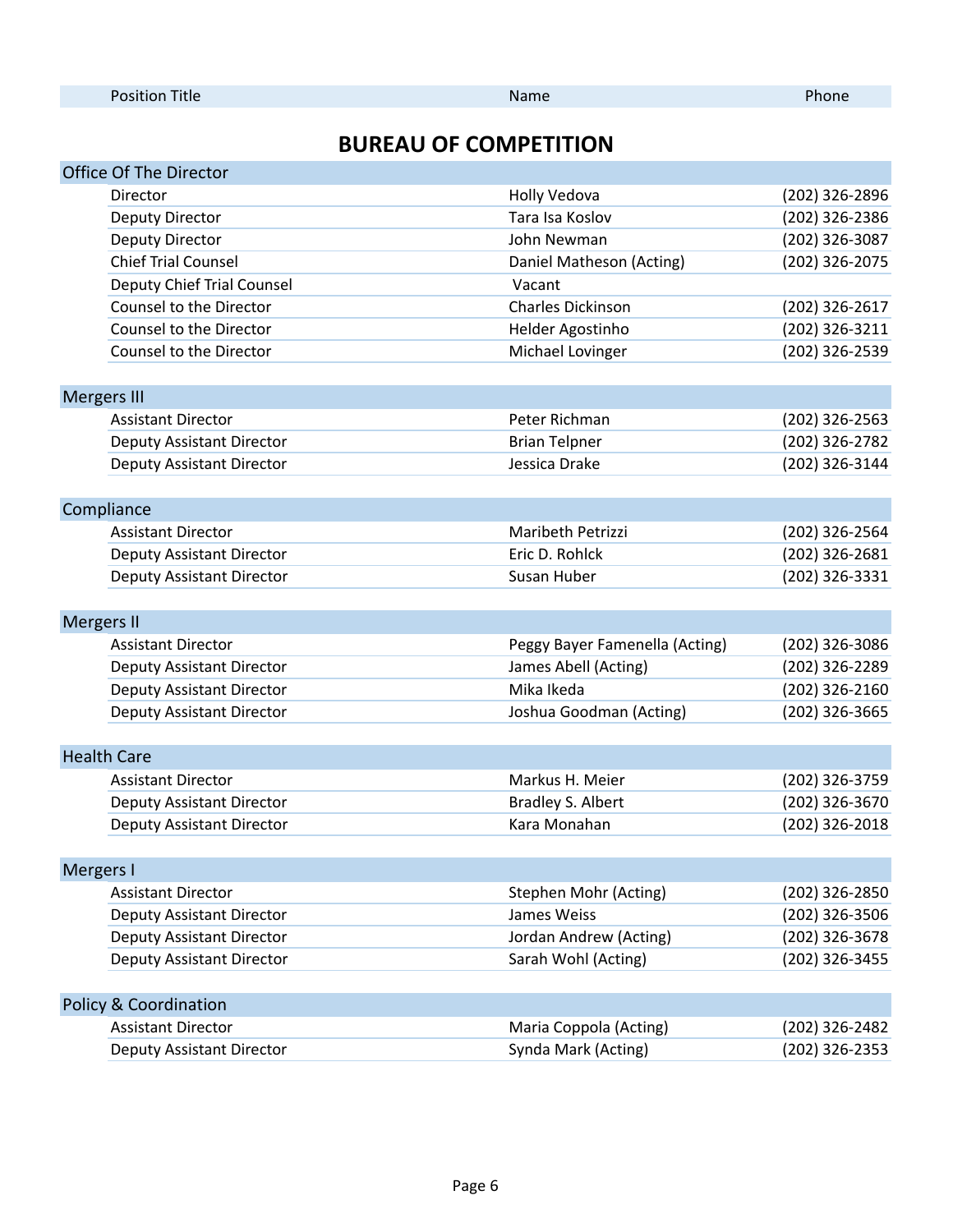|                                                | <b>Position Title</b>                       | Name                   | Phone          |
|------------------------------------------------|---------------------------------------------|------------------------|----------------|
|                                                | <b>Anticompetitive Practices</b>            |                        |                |
|                                                | <b>Assistant Director</b>                   | Geoffrey Green         | (202) 326-2641 |
|                                                | <b>Deputy Assistant Director</b>            | Mark Woodward          | (202) 326-2754 |
|                                                | <b>Deputy Assistant Director</b>            | Patricia McDermott     | (202) 326-2569 |
|                                                |                                             |                        |                |
|                                                | <b>Honors Paralegal</b>                     |                        |                |
|                                                | Program Coordinator                         | <b>Kimberly Burris</b> | (202) 326-2750 |
|                                                |                                             |                        |                |
|                                                | <b>Mergers IV</b>                           |                        |                |
|                                                | <b>Assistant Director</b>                   | Mark Seidman           | (202) 326-3296 |
|                                                | Deputy Assistant Director                   | Stephen Rodger         | (202) 326-3643 |
|                                                | <b>Deputy Assistant Director</b>            | Rohan Pai              | (202) 326-2936 |
|                                                |                                             |                        |                |
| <b>Technology Enforcement</b>                  |                                             |                        |                |
|                                                | <b>Assistant Director</b>                   | Patricia Galvan        | (202) 326-2473 |
|                                                | <b>Deputy Assistant Director</b>            | Krisha Cerilli         | (202) 326-3337 |
|                                                |                                             |                        |                |
| <b>Technology &amp; Information Management</b> |                                             |                        |                |
|                                                | Deputy Assistant Director                   | Donald King Jr.        | (202) 326-2056 |
|                                                |                                             |                        |                |
|                                                | <b>Premerger Notification</b>               |                        |                |
|                                                | Assistant Director and Clearance Officer    | Robert Jones           | (202) 326-2740 |
|                                                | <b>Deputy Assistant Director</b>            | Kathryn E. Walsh       | (202) 326-2977 |
|                                                | <b>Program Support Specialist</b>           | Theresa Kingsberry     | (202) 326-3786 |
|                                                |                                             |                        |                |
|                                                | Operations                                  |                        |                |
|                                                | <b>Deputy Assistant Director</b>            | Behnaz Kohan           | (202) 326-3021 |
|                                                | Legal Recruitment & Development Coordinator | Donna Downing          | (202) 326-2416 |
|                                                | Senior Program Analyst                      | Nathan Hawthorne       | (202) 326-3568 |
|                                                |                                             |                        |                |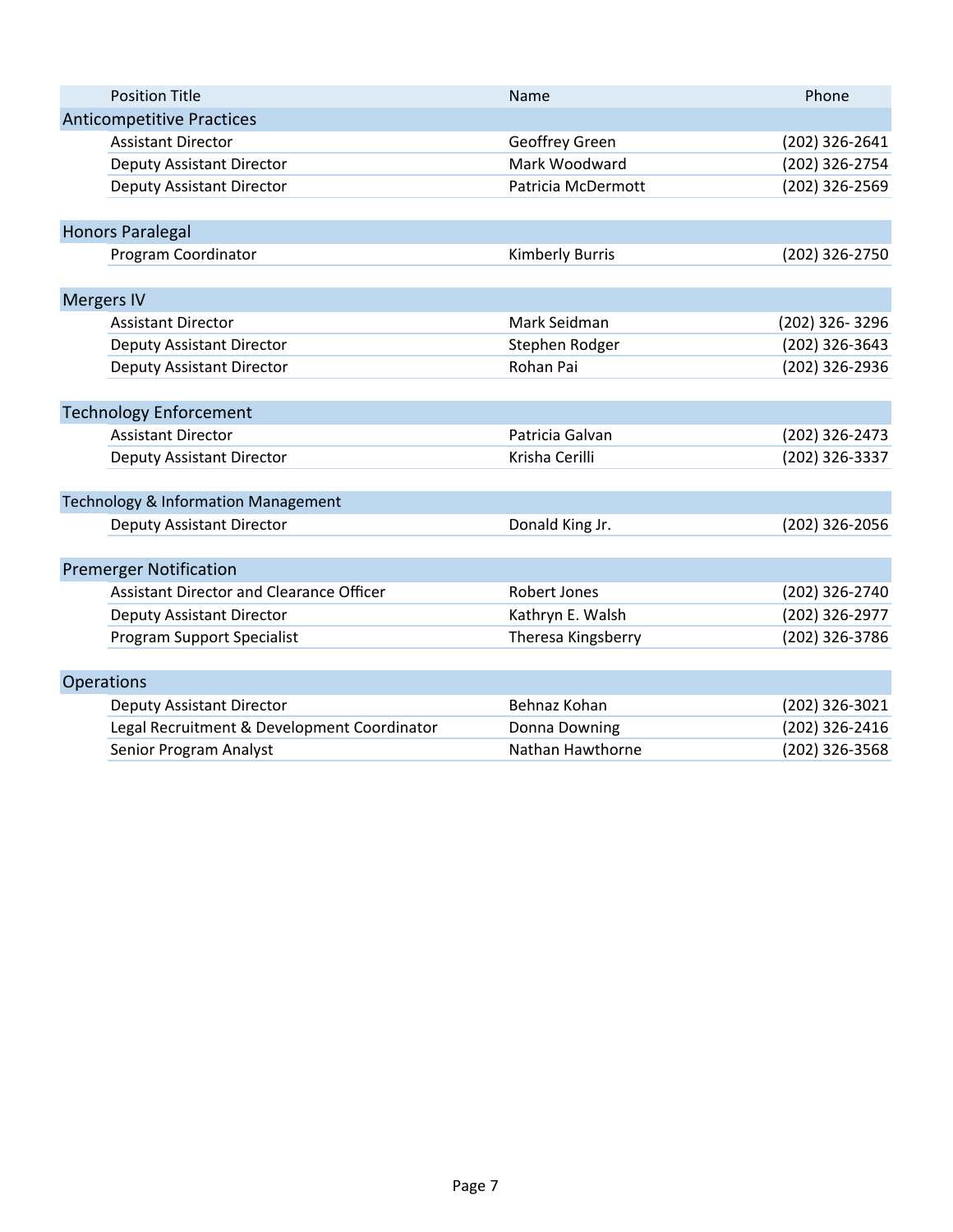| Name | Phone |
|------|-------|
|      |       |

## **BUREAU OF CONSUMER PROTECTION**

| Office Of The Director                         |                          |                |  |
|------------------------------------------------|--------------------------|----------------|--|
| Director                                       | Samuel Levine            | (202) 326-3702 |  |
| Deputy Director                                | Audrey Austin (Acting)   | (312) 960-5606 |  |
| <b>Deputy Director</b>                         | Rebecca Unruh (Acting)   | (202) 326-3565 |  |
| Deputy Director                                | Monica Vaca              | (202) 326-2245 |  |
| <b>Chief Litigation Counsel</b>                | <b>Bikram Bandy</b>      | (202) 326-2978 |  |
| Chief of Staff                                 | Robin Moore              | (202) 326-2167 |  |
| <b>Assistant Director, Regional Operations</b> | Michael Atleson (Acting) | (202) 326-2962 |  |
| Counsel to the Director                        | Ian Barlow               | (202) 326-3120 |  |
| Counsel to the Director                        | Leah Frazier             | (202) 326-2187 |  |
| Counsel to the Director                        | Patty Hsue               | (202) 326-3132 |  |
| Counsel to the Director                        | Elisa Jillson            | (202) 326-3001 |  |
|                                                |                          |                |  |
| <b>Division Of Enforcement</b>                 |                          |                |  |
| <b>Associate Director</b>                      | James A. Kohm            | (202) 326-2640 |  |
| <b>Assistant Director</b>                      | Amanda Basta             | (202) 326-2340 |  |
| <b>Assistant Director</b>                      | Douglas Wolfe            | (202) 326-3113 |  |
| <b>Assistant Director</b>                      | Laura Koss               | (202) 326-2890 |  |
| Division Of Consumer Response & Operations     |                          |                |  |
|                                                |                          |                |  |
| <b>Associate Director</b>                      | Maria Mayo (Acting)      | (202) 326-3438 |  |
| <b>Assistant Director</b>                      | Aaron Hutchinson         | (202) 326-3775 |  |
| <b>Assistant Director</b>                      | Ami Dziekan (Acting)     | (202) 326-2648 |  |
| <b>Division Of Marketing Practices</b>         |                          |                |  |
| <b>Associate Director</b>                      | Lois C. Greisman         | (202) 326-3404 |  |
| <b>Assistant Director</b>                      | Kathleen Daffan          | (202) 326-2727 |  |
| <b>Assistant Director</b>                      | Dotan Weinman            | (202) 326-3049 |  |
| <b>Assistant Director</b>                      | <b>William Maxson</b>    | (202) 326-2635 |  |
|                                                |                          |                |  |
| <b>Division Of Advertising Practices</b>       |                          |                |  |
| <b>Associate Director</b>                      | Serena Viswanathan       | (202) 326-3244 |  |
| <b>Assistant Director</b>                      | Richard A. Quaresima     | (202) 326-3130 |  |
| <b>Assistant Director</b>                      | Tawana E. Davis          | (202) 326-2755 |  |
| <b>Assistant Director</b>                      | Richard L. Cleland       | (202) 326-3088 |  |
| Chief of Staff                                 | Carolyn L. Hann          | (202) 326-2745 |  |
| Supervisory Investigator                       | <b>Aine Farrell</b>      | (202) 326-2409 |  |
| Division Of Litigation Tech & Analysis         |                          |                |  |
| <b>Associate Director</b>                      | Laura DeMartino          | (202) 326-3030 |  |
| <b>Assistant Director</b>                      | Hugh Huettner            | (202) 326-2817 |  |
| <b>Assistant Director</b>                      | Elizabeth Kwok           | (202) 326-2108 |  |
| <b>Information Technology Specialist</b>       | Philip Miyo              | (202) 326-2484 |  |
|                                                |                          |                |  |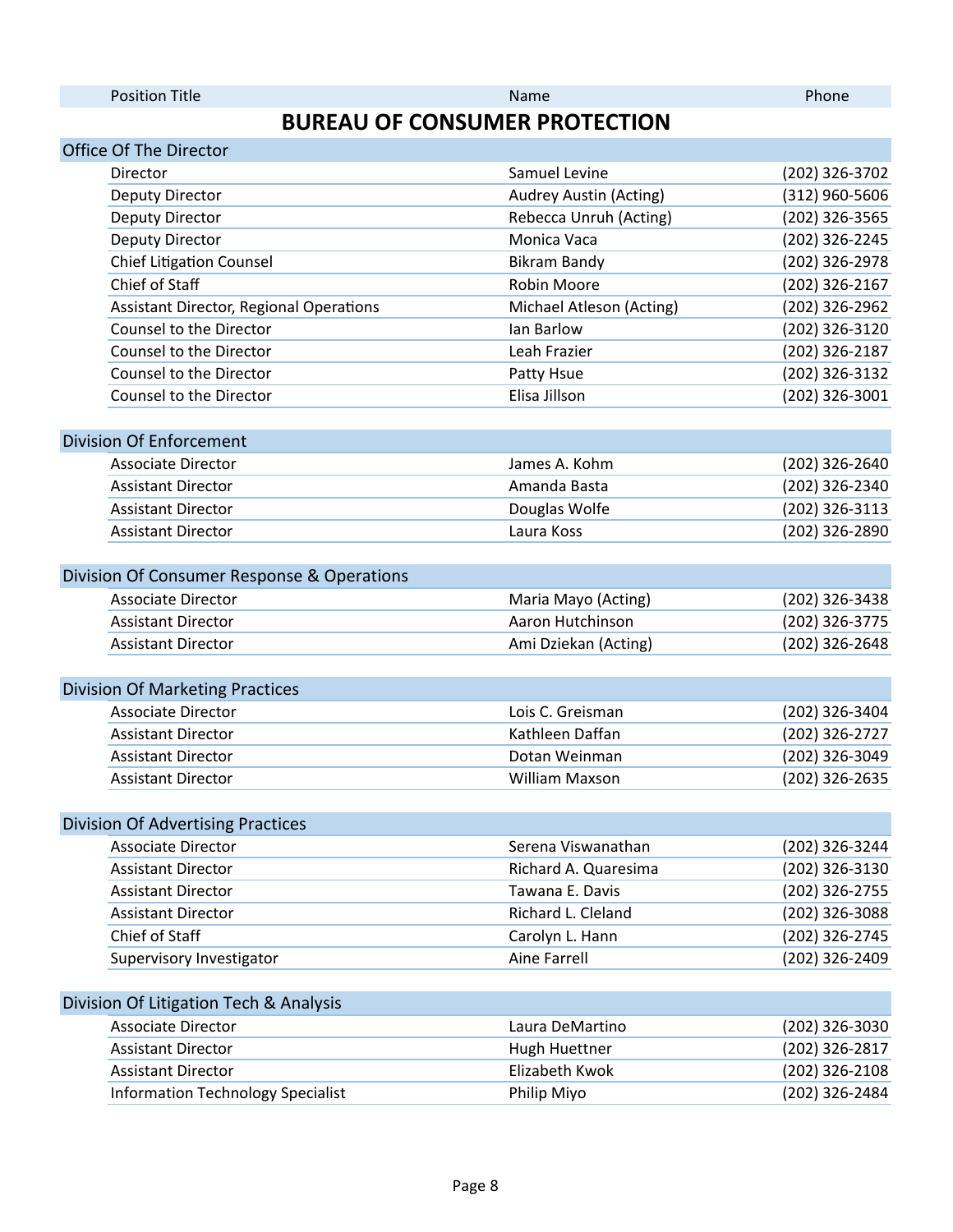| <b>Position Title</b>                       | Name                    | Phone          |  |
|---------------------------------------------|-------------------------|----------------|--|
| <b>Division Of Financial Practices</b>      |                         |                |  |
| Associate Director                          | Malini Mithal           | (202) 326-2972 |  |
| <b>Assistant Director</b>                   | Sandhya Brown           | (202) 326-2040 |  |
| <b>Assistant Director</b>                   | <b>Heather Allen</b>    | (202) 326-2038 |  |
| Chief of Staff                              | Stephanie Rosenthal     | (202) 326-3332 |  |
| <b>Assistant Director</b>                   | Nikhil Singhvi          | (202) 326-3480 |  |
|                                             |                         |                |  |
| Division Of Consumer & Business Education   |                         |                |  |
| <b>Associate Director</b>                   | Jennifer Leach          | (202) 326-3203 |  |
| <b>Assistant Director</b>                   | Karen Hobbs             | (202) 326-3587 |  |
|                                             |                         |                |  |
| Division Of Privacy And Identity Protection |                         |                |  |
| <b>Associate Director</b>                   | Kristin Cohen (Acting)  | (202) 326-2276 |  |
| <b>Assistant Director</b>                   | Robert Schoshinski      | (202) 326-3219 |  |
| <b>Assistant Director</b>                   | Tiffany George (Acting) | (202) 326-3040 |  |
| <b>Assistant Director</b>                   | Mark Eichorn            | (202) 326-3053 |  |
| Chief of Staff                              | Katherine McCarron      | (202) 326-2333 |  |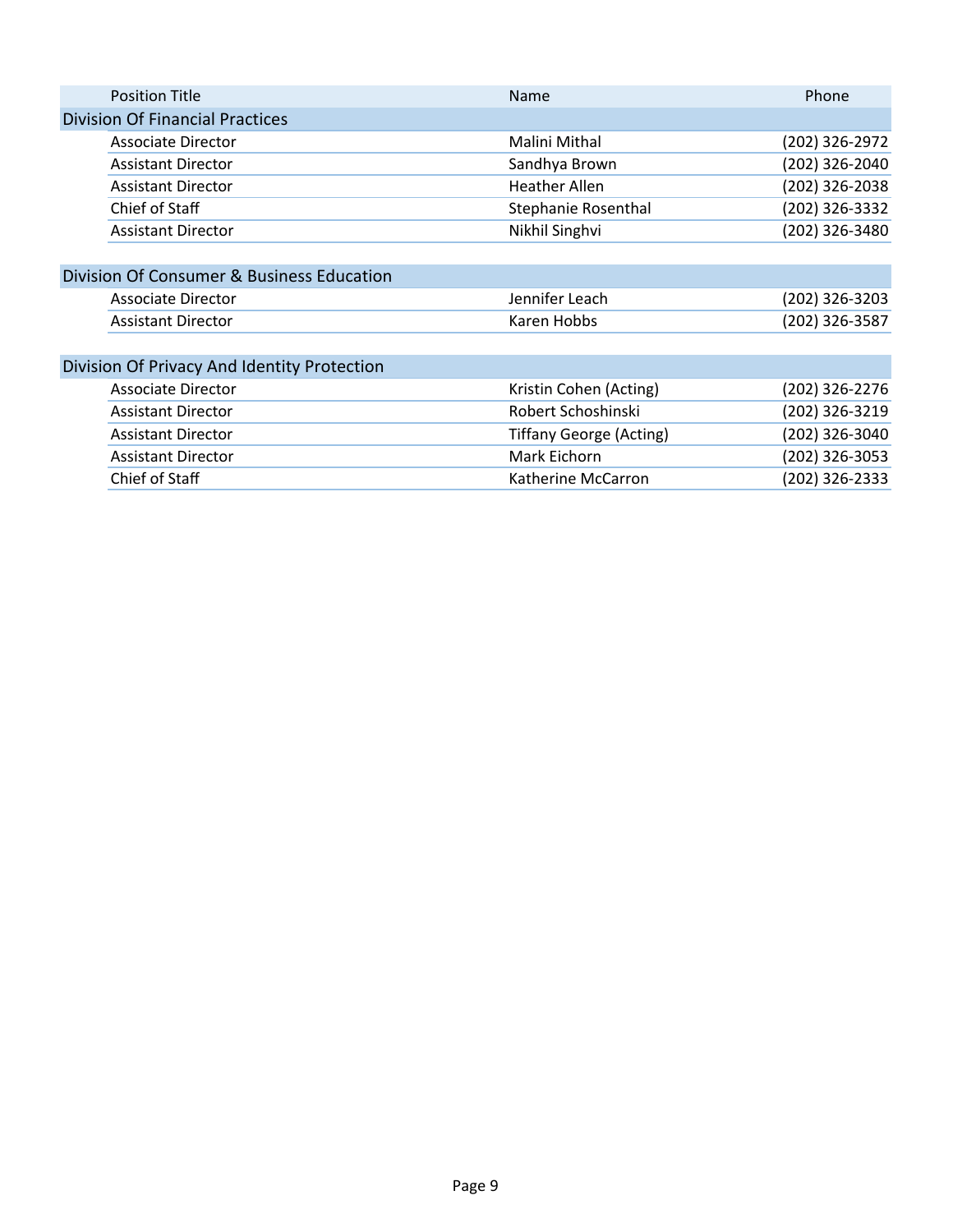| <b>Position Title</b>                   | Name                   | Phone          |  |
|-----------------------------------------|------------------------|----------------|--|
| <b>BUREAU OF ECONOMICS</b>              |                        |                |  |
| Office Of The Director                  |                        |                |  |
| Director                                | Vacant                 |                |  |
| Deputy Director for Antitrust           | <b>Alison Oldale</b>   | (202) 326-3600 |  |
| Deputy Director for Consumer Protection | Vacant                 |                |  |
| Deputy Director Research and Management | Michael G. Vita        | (202) 326-3493 |  |
| Senior Administrative Officer           | Maria Villaflor        | (202) 326-3420 |  |
|                                         |                        |                |  |
| <b>Division Of Consumer Protection</b>  |                        |                |  |
| <b>Assistant Director</b>               | Vacant                 |                |  |
| <b>Deputy Assistant Director</b>        | Daniel Wood            | (202) 326-2525 |  |
| <b>Deputy Assistant Director</b>        | Matthew T. Jones       | (202) 326-3539 |  |
| <b>Deputy Assistant Director</b>        | Yan Lau                | (202) 326-2556 |  |
|                                         |                        |                |  |
| <b>Division Of Antitrust I</b>          |                        |                |  |
| <b>Assistant Director</b>               | Christopher T. Taylor  | (202) 326-2997 |  |
| <b>Deputy Assistant Director</b>        | <b>Ted Rosenbaum</b>   | (202) 326-2275 |  |
| <b>Deputy Assistant Director</b>        | Matthew W. Chesnes     | (202) 326-3083 |  |
|                                         |                        |                |  |
| Office Of Applied Research & Outreach   |                        |                |  |
| <b>Assistant Director</b>               | David R. Schmidt       | (202) 326-2781 |  |
| <b>Deputy Assistant Director</b>        | Daniel S. Hosken       | (202) 326-3491 |  |
|                                         |                        |                |  |
| <b>Division Of Antitrust II</b>         |                        |                |  |
| <b>Assistant Director</b>               | Aileen J. Thompson     | (202) 326-3769 |  |
| Deputy Assistant Director               | Joel L. Schrag         | (202) 326-3588 |  |
| <b>Deputy Assistant Director</b>        | Elizabeth A. Schneirov | (202) 326-2815 |  |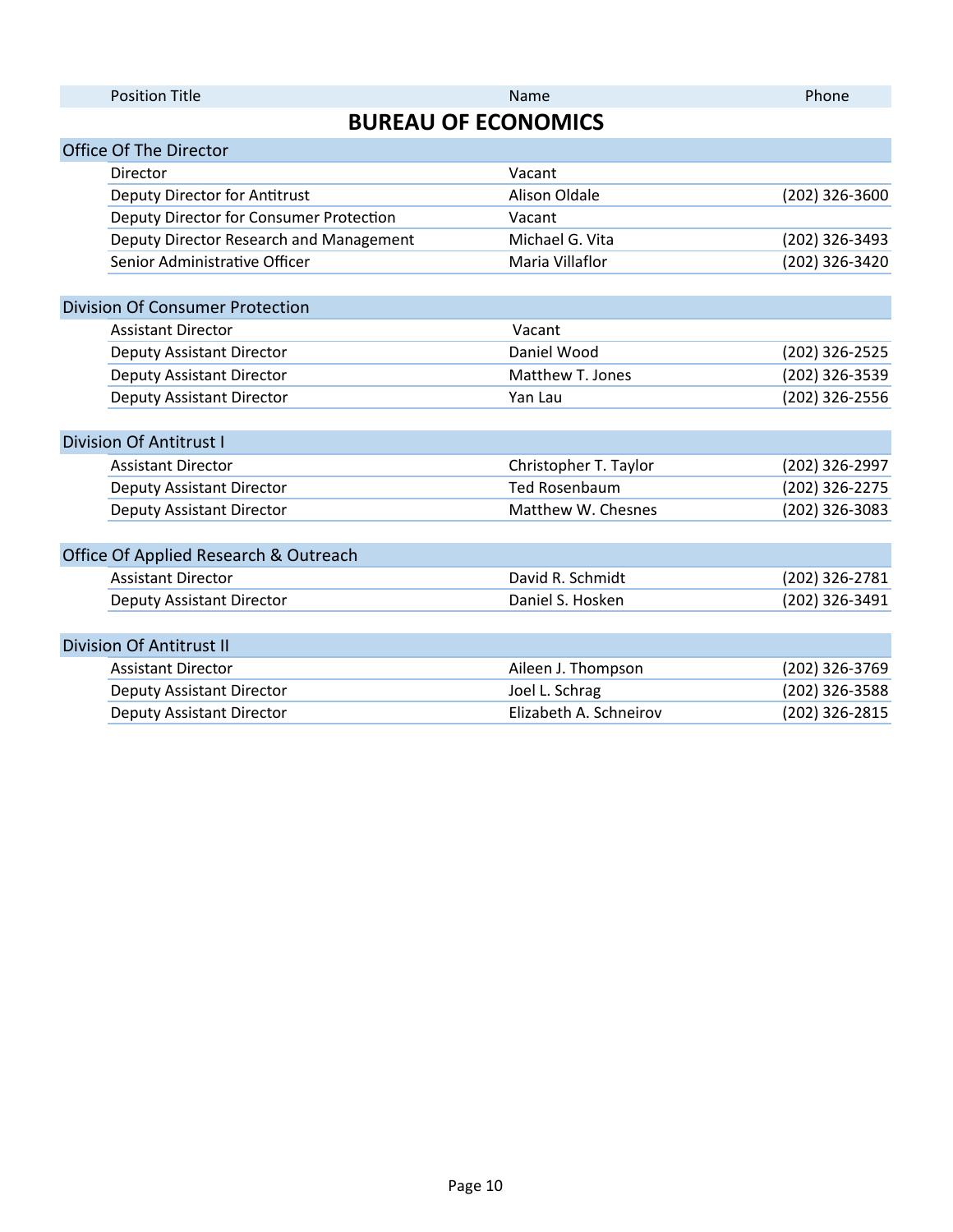| <b>Position Title</b>                    | Name                            | Phone          |
|------------------------------------------|---------------------------------|----------------|
|                                          | <b>REGIONAL OFFICES</b>         |                |
| Southeast Regional Office - Atlanta      |                                 |                |
| Director                                 | Anna Burns                      | 404-656-1350   |
| <b>Assistant Director</b>                | Nicholas May                    | 404-656-1360   |
| Administrative Officer                   | Tonia Jackson                   | 404-656-1373   |
|                                          | <b>Consumer Complaint Calls</b> | 877-382-4357   |
|                                          | <b>Business Calls</b>           | 404-656-1390   |
| Midwest Regional Office - Chicago        |                                 |                |
| Director                                 | Todd M. Kossow                  | 312-960-5616   |
| <b>Assistant Director</b>                | Jason M. Adler                  | 312-960-5614   |
| Administrative Officer                   | Lisa Del Negro                  | 312-960-5618   |
|                                          | <b>Consumer Complaint Calls</b> | 877-382-4357   |
|                                          | <b>Business Calls</b>           | 312-960-5634   |
| East Central Regional Office - Cleveland |                                 |                |
| Director                                 | Jon Miller Steiger              | 216-263-3442   |
| <b>Assistant Director</b>                | Larissa Bungo                   | 216-263-3403   |
| Administrative Officer                   | <b>Bonnie Hessoun</b>           | 216-263-3408   |
|                                          | <b>Business Calls</b>           | 216-263-3455   |
|                                          | <b>Consumer Complaint Calls</b> | 877-382-4357   |
| Southwest Regional Office - Dallas       |                                 |                |
| Director                                 | <b>Matthew Wernz</b>            | 214-979-9374   |
| <b>Assistant Director</b>                | Jim Elliot                      | 214-979-9373   |
| Administrative Officer                   | Arlene Hughes-Carpenter         | 214-979-9380   |
|                                          | <b>Consumer Complaint Calls</b> | 1-877-382-4357 |
|                                          | <b>Business Calls</b>           | 214-979-9350   |